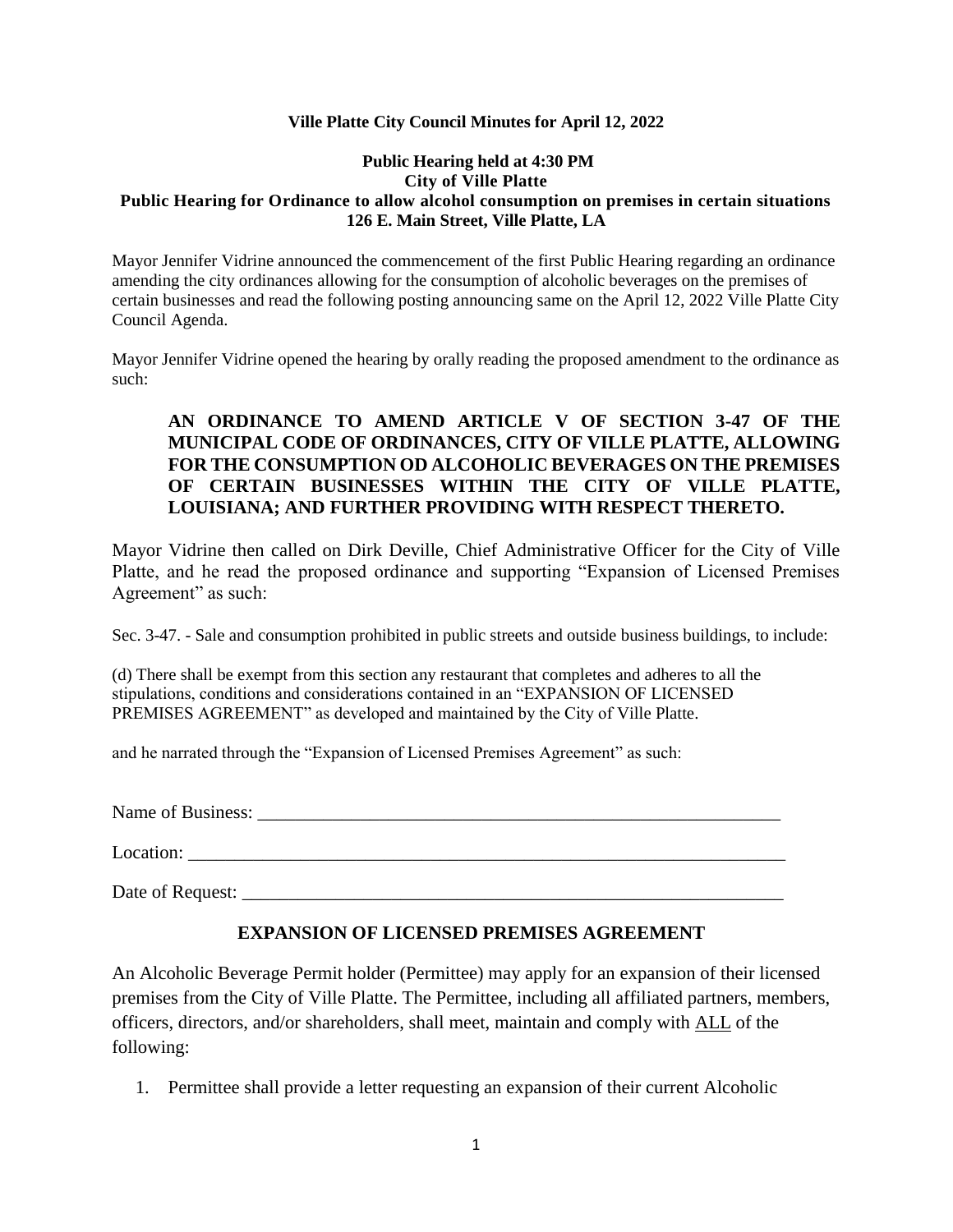Beverage Permit. The letter of request shall include a diagram of the current permitted area and the requested expansion area, details of the layout of the expansion area, how the expansion area will be utilized, parking plan and security plan.

 2. Continually meet all requirements of the City of Ville Platte's Code of Ordinances pertaining to Alcoholic Beverages and Noise Control, unless otherwise noted herein.

 3. Permittee shall maintain compliance with all local and state building, fire, health, zoning, and other applicable ordinances and/or statutes.

 4. Permittee will be allowed to sell alcoholic beverages on the licensed premises, subject to local and state regulations, ordinances, and statutes. However, patrons are not allowed to leave the premises with an open alcoholic beverage container.

 5. All employees and managers, including the Permittees, who sell, serve and/or dispense alcoholic beverages shall possess a valid local Certificate of Qualification (Bar Card) and Louisiana Responsible Vendor/Server Card (State Bar Card).

 6. A Permittee or Designated Manager shall be on the licensed premises during all hours of operation. The establishment shall not remain open unless a Permittee or a Designated Manager is in attendance therein. All Designated Managers must be approved by the office of Alcohol and Noise Control prior to an individual assuming the responsibilities of a Designated Manager.

 7. Permittee shall apply for and receive a Conditional Use Permit (CUP) from the City of Ville Platte for use of any type of Hookah products on the premises.

 8. Noise emanating from the licensed premises shall not be plainly audible between the hours of 8:00 p.m. and close of business at a distance of 50 feet in any direction from the property line of the licensed premises. Distance may be reduced based on any noise violations. Noise includes, but is not limited to, amplified music, acoustical music, patrons, and employees.

 9. The licensed premises shall close NO LATER than 11:00 p.m. Sunday through Thursday and NO LATER than 2:00 a.m. on Friday nights and Saturday nights. Hours of operation may be adjusted based on noise or other violations.

10. All outdoor lighting and speakers shall be directed away from all residential properties.

 11. The licensed premises shall maintain compliance with the restaurant requirements. Unless otherwise stated, a restaurant means, an establishment:

(a) Which operates a place of business whose average monthly revenue from food and nonalcoholic beverages exceeds 50 percent of its total average monthly revenue from the sale of food (for consumption on the licensed premises) and nonalcoholic beverages and alcoholic beverages.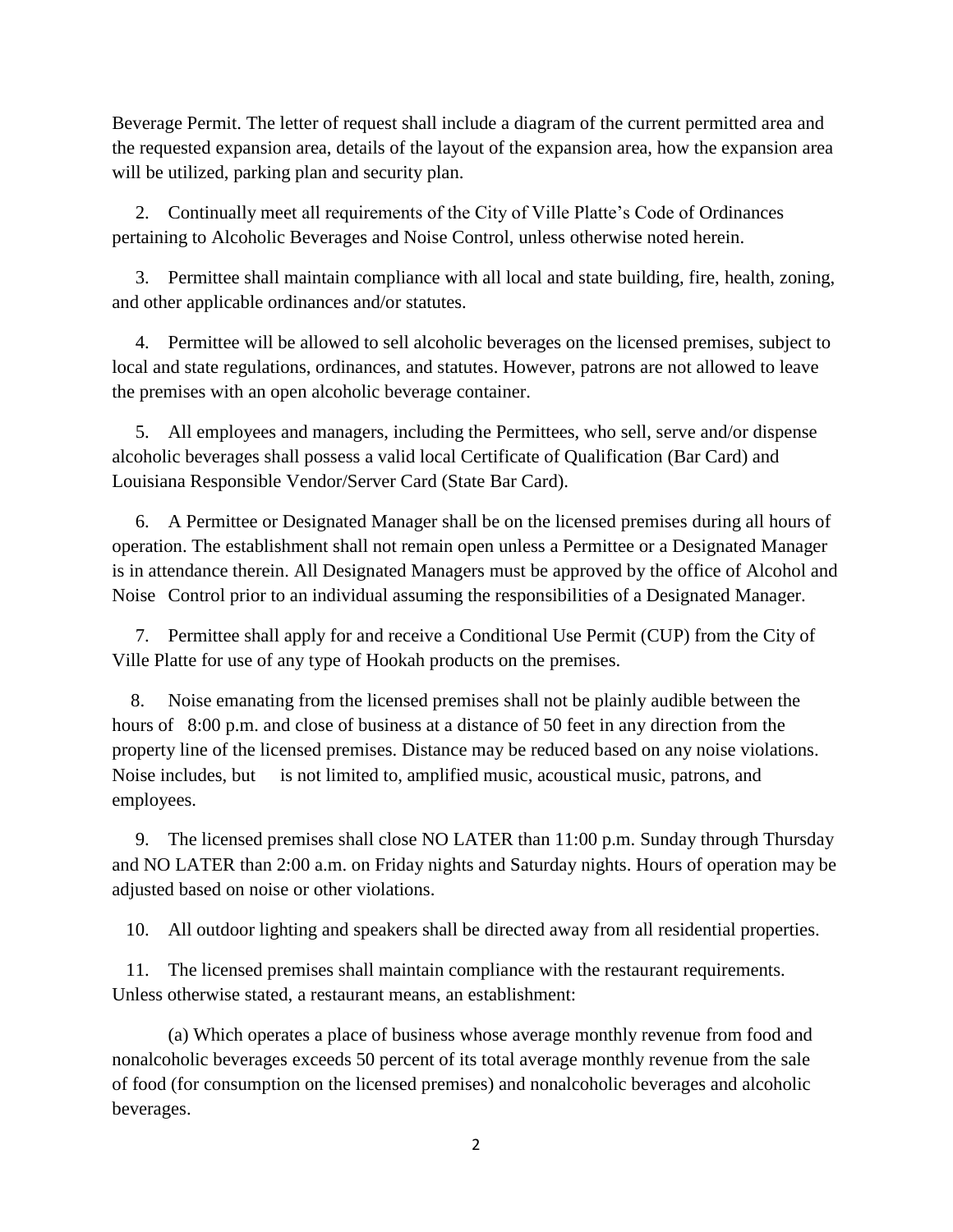- (b) Which serves food on all days of operation.
- (c) Which maintains separate sales figures for alcoholic beverages.

(d) Which operates a fully equipped kitchen used for the preparation of uncooked foods for service and consumption of such foods on the premises.

 12. Permittee shall provide the Alcohol and Noise Control Division a monthly breakdown of all sales figures, including percentages, on a quarterly basis, for on-premise food and nonalcoholic beverage sales; delivery sales; and alcoholic beverage sales. Quarterly reports are due as follows:

First Quarter due by April 30th; Second Quarter due by July 31st; Third Quarter due by October 31st and Fourth Quarter due by January 31st. Upon request, quarterly sales figures shall be approved by a Certified Public Accountant. An annual report (January 1st through December 31st) shall be due by February 28th of each year. The annual report shall be approved by a Certified Public Accountant. Any violation of the City of Ville Platte's Code of Ordinances, or this Expansion of Licensed Premises Agreement shall subject all permits issued to revocation, suspension, fines and/or the withholding of an alcoholic beverage permit in accordance with the City of Ville Platte's Code of Ordinances.

A representative from the applicant and a representative from the City will sign the agreement acknowledging its terms and conditions

No other comments were made.

At 4:45 PM Mayor Jennifer Vidrine announced the public hearing was concluded.

# **City of Ville Platte, Public Hearing held at 4:45 PM Public Hearing to receive public comments on the application for an additional cell tower 126 E. Main Street, Ville Platte, LA**

Mayor Jennifer Vidrine announced the commencement of the second Public Hearing receiving public comments regarding an application for an additional cell tower in the city and read the posting announcing same on the March 12, 2022 Ville Platte City Council Agenda.

There was some discussion of the exact location amongst the council present.

No other comments were made.

At 5:00 PM Mayor Jennifer Vidrine announced the public hearing was concluded.

**City of Ville Platte Regular Monthly City Council Meeting** 

**126 E. Main Street, Ville Platte, LA Minutes for April 12, 2022 held at 5:00 PM**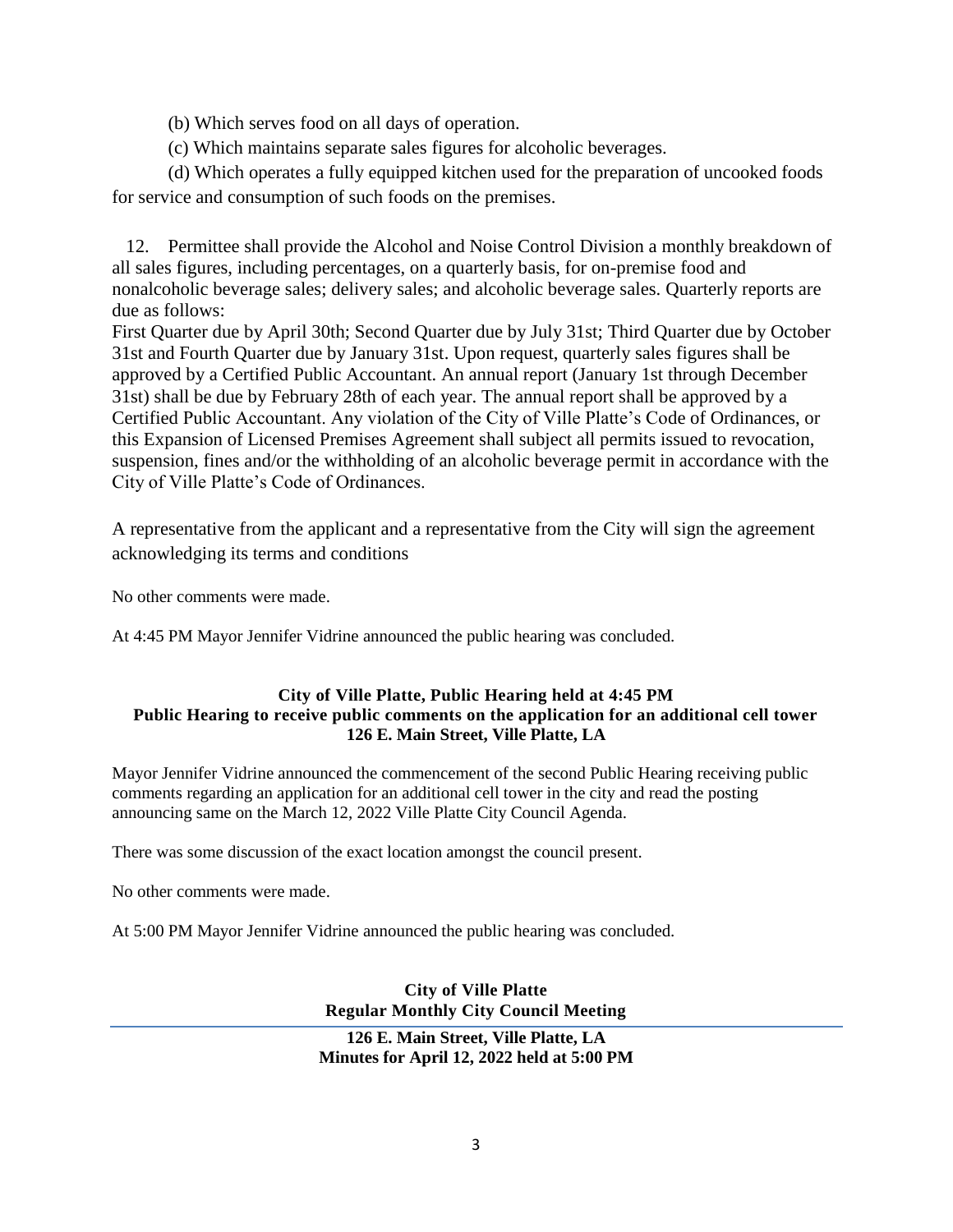The Mayor and Board of Aldermen of the City of Ville Platte met in a Regular Session in the Council Chamber in City Hall, 126 E. Main St. Ville Platte, LA on Tuesday, April 12, 2022 5:00 PM. The  *The Regular Council meeting was called to order by Mayor Vidrine.*

**ATTENDANCE:** Mayor Jennifer Vidrine, Councilwoman Faye Lemoine, Councilmen Jerry Joseph, Mike Perron, Jordan Anderson, Councilwoman Christina Sam and Councilman Bryant Riggs, and City Clerk Hilda Edwards, and Dirk Deville, Chief Administrative Officer, Chris Soileau, Fire Chief.

Absent was: Eric Lafleur

Following the Invocation and Pledge, roll called by Hilda Edwards, City Clerk, and announced that a quorum was present. The Mayor and Board of Alderman of the City of Ville Platte were duly convened as the Governing Authority of the City of Ville Platte.

#### **Items added to the Agenda:**

It was moved by Councilwoman Lemoine and seconded by Councilman Joseph and with no opposition, adding the following items to the agenda:

1. Police Department Hires as Item No. 10

# **1. Minutes-Regular Monthly Meeting January 11, 2022**

It was moved by Councilwoman Lemoine and seconded by Councilman Joseph to approve the minutes of February 8, 2022 meeting as presented. All in favor, motion carried unanimously

# **2. Monthly Report for January 2022 (Budget to Actual)**

The expenses for the month of February 2022 were \$203,135.10 and the expenses for the month of March were \$208,669.41. The expenses were \$5,534.31 more in the month of March than in the month of February due to one-time expenses of \$1,800.00 for Pipeline Integrity regarding upgrades mandated by the State, new computers at Annex and City Hall, catalytic converters on 2 vehicles and service on dump trailers and tractors. The Budget to Actuals for all departments and the **LAMP Report** were discussed.

It was moved by Councilman Perron and seconded by Councilman Joseph to approve the April monthly report. All in favor, motion carried.

#### **Mayor's Comments:**

Mayor Vidrine commented on Senator Bill Cassidy's trip to Ville Platte announcing funding for a broadband internet grant to bring fiber to every home and business in Ville Platte. It will generate the location of an office and local hires. It will provide 10 gigs of speed and will be beneficial to students and businesses alike at affordable rates. The mayor also commented on the beginning of the street repair and resurfacing project and the upcoming City Easter egg hunt. She also recognized KVPI radio for recently being presented the "Uniquely Louisiana" award by their fellow Louisiana broadcasters. She also announced the arrival of the new phone system in city hall and she commented on the recently held Farmers' Market and thanked Hundred Fold Café and the Sawtells for hosting.

#### **Council Comments:**

**Lemoine:** Councilwoman Lemoine questioned about phones and locating service departments at the Girls-Boys Place; Mayor commented in process.

**Sam:** Councilwoman Sam expressed concern about the condition of the City Barn; Mayor commented once insurance claim is settled from recent storm work will begin.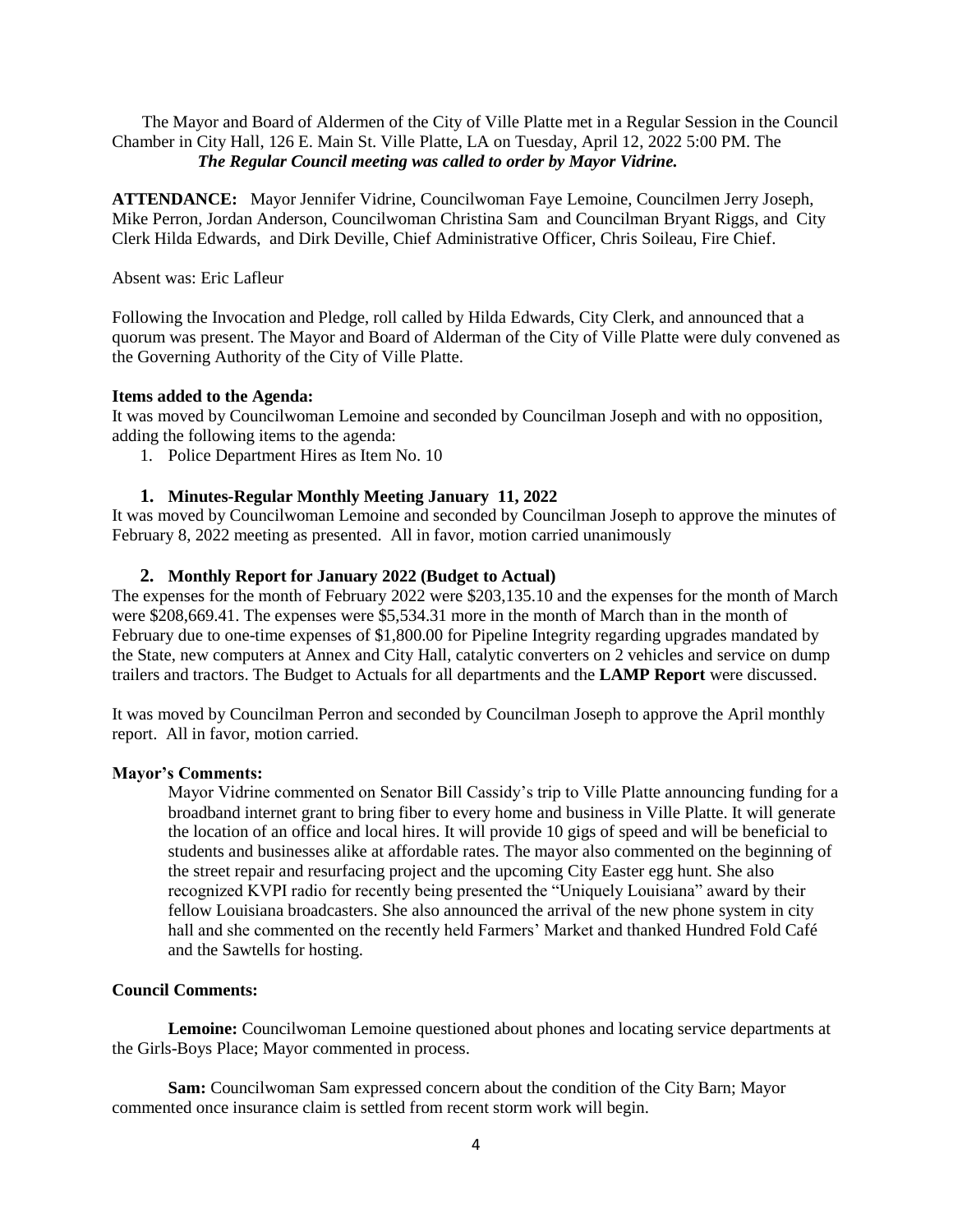**Joseph:** Councilman Joseph had no comments.

**Anderson:** Councilman Anderson asked about cleaning ditches. Don White will follow up.

**Perron:** Councilman Perron had no comments

**Riggs:** Councilman Riggs commented on the old L&V store on Martin Luther King Drive and interjected he would be opposed to its reopening. He commentedon US Senator Cassidy's visit and the efforts regarding fiber. He commentewd on the street repair project and its timing. He elaborated on the mayor and council's overall efforts.

**Mayor Vidrine** added commentary regarding the new streets, security cameras, additional street lighting, efforts regarding our parks and the city's entire mission as we recover from the interruptions caused by the Covid virus. She encouraged our citizens to get involved and make Ville Platte better. She concluded by announcing that the Girl-Boys Place will be back operating this summer and she provided key dates as such: Registration June 3 at 1PM; Program planned to be from June 6 thru July 22.

# **Public Comments on Agenda Items listed (4 minutes each)—**No public comments **Agenda Items:**

**Arthur Sampson** approached to comment on Agenda Item No. 6 {(Cordez Ceasar –Road Closure Request) for annual cook-off}. He advised that last year it was as simple as asking the then City Clerk and she called the chief and secured permission to close the road. He complained that this year they were being required to appear before the council for approval. Mayor Vidrine advised that they were unable to reach Mr. Ceasar to advise him, but everything appeared to be in order and approval was anticipated. Mr. Sampson thanked the council.

There were no further public comments.

The mayor then proceeded with the Agenda Items:

**1. Fire Chief Report- He advised that** we are a ISO Class 2 rating and explained, 1 being the best 10 being the worst, for each point drop it is estimated to result in an 8 to 10 % increase in premiums. He advised that to keep this rating the department must complete many tasks and in fact they have completed their pre-incident planning with area businesses. He commented on our sufficient water volume for fighting fires **and he made the following report for March – 24 calls for the Ville Platte area, including 2 structure fire calls, 1 vehicle call with a fatality, 11 grass fire calls, 2 trash fire calls, 7 alarm activation calls, 2 hazardous condition calls, 1 mutual aid calls in St. Landry Fire District 3.**

**The mayor then asked the council for permission to jump ahead to item No. 3;**

**3. Jerri Ledoux – Congressman's Mike Johnson's Office Jerri Ledoux, on behalf of Congressman Mike Johnson, made a presentation the Certificate of Congressional Commendation to Ville Platte's Robert Perron for 50 years of service as a fireman.**

**The council then proceeded to item No. 2;**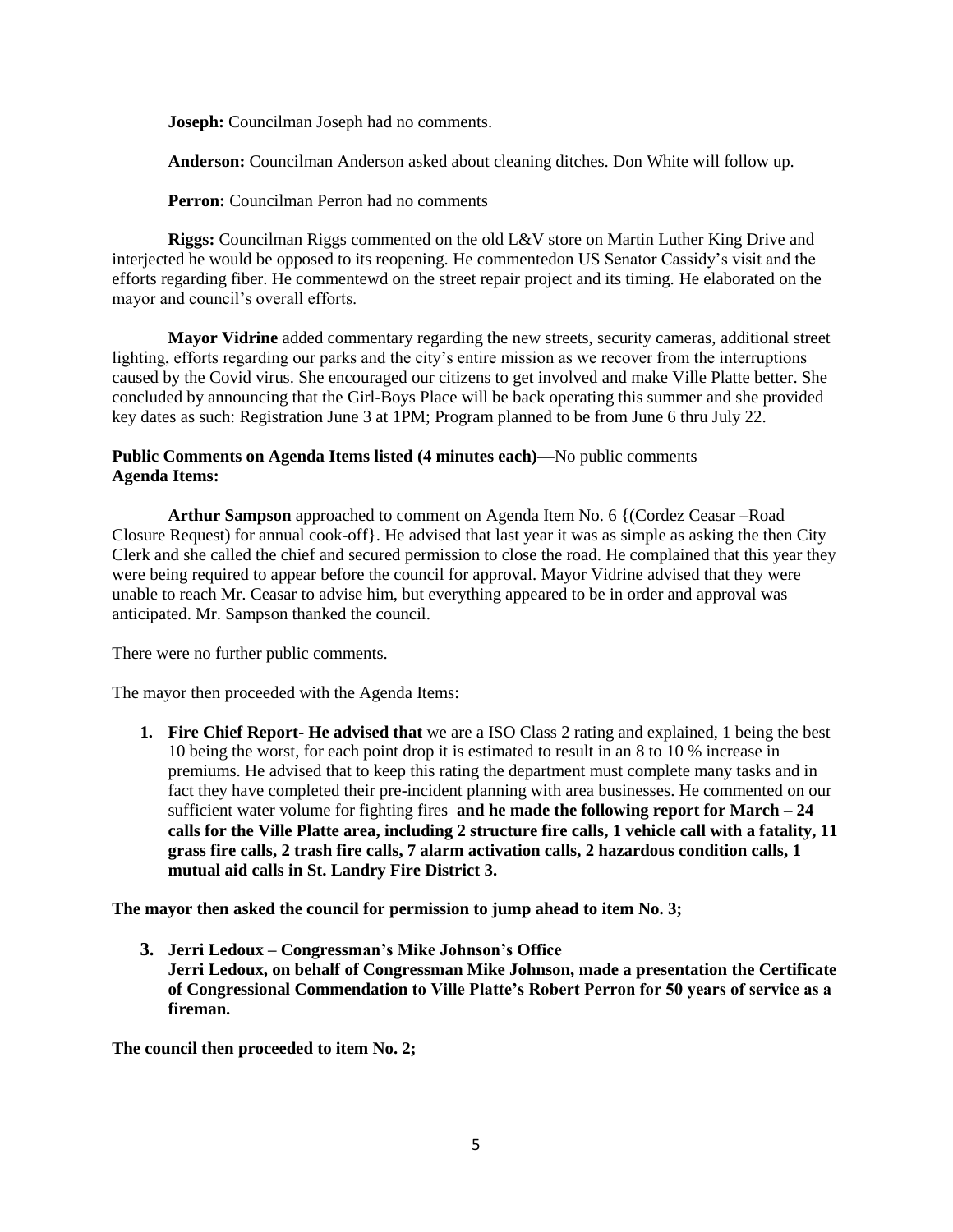**2. Engineer's Report – Ronnie Landreneau.** Mr. Landreneau commented on the street repair and overlay project. He commented on the parks projects and he advised that we need to start looking at the water enrichment grant program and the L-Gap grant program.

The council then proceeded to item No. 4;

- **4. TriCom Real Estate Cell Tower –** Mayor announced that a public hearing to receive public input regarding the proposed tower to be located at 1738 W. Main Street was be held at 4:45 PM on this day, April 12, 2022 prior to the regular council meeting. The input was received and a motion to accept TriComm's proposal to construct a new cell tower was made by Councilwoman Lemoine and seconded by Councilman Perron and adopted without opposition. Mayor announced that the permit would be granted.
- 5. **Melissa Gibson, Jill Stevens – Dog Pound –** Stevens first asked for a progress report regarding the need for repairs to the kennels that were in need of same. The mayor advised that we had been and were continuing to coordinate a repair/build new kennel effort with the welding program at the Southwest Technical College. Additionally, Stevens suggested a supervisor oversee staff operations at the dog pound and listed several reasons she contended justified such need. Mayor Vidrine encouraged Stevens and Gibson to make sure we had their concerns in writing to ensure they received the proper attention. Stevens suggested personnel training and individuals who may be willing to provide such training at no charge and Mayor assured such training would be welcome. Stevens offered plans to construct a new shelter and suggested a new location for same. Councilwoman Lemoine concurred with the suggestion of a new location. Gibson then asked that someone be sent to the pound once a week to check out conditions and operations. Mayor Vidrine assured that she would appoint someone specifically for that task. Gibson also advised that the dog pound's Facebook page was not being maintained. Sonia Christopher was then allowed to join Stevens and Gibson and advised the council that she visited the pound and staff was conducting business with very lenient guidelines. She also complained about animal comfort conditions at the pound. Mayor Vidrine asked Christopher to leave her email address and suggested the possibility of creating an advisory committee of concerned citizens to help with the pound. Nina David was then allowed to join the conversation and she approached the council to concur with the comments of the previous appearers regarding the dog pound. Mayor Vidrine closed the deliberations of Item No. 5 by thinking all for their passion and compassion for the "cher baby dogs". She assured that this council will make every effort possible to make improvements.
- 6. **Cordez Ceasar – Road Closure Request** Mayor Vidrine advised that all proper protocol had been adhered to and urged granting of the proposal to close Northeast Railroad between Main and LaSalle Streets for a ccokoff/festive occasion on April 30, 2022. Coucilwoman Lemoine also urged the reminder of the cleanup day to be held April 23, 2022.
- 7. **Sarahi Sawtelle – Day of Prayer.** Mrs. Sawtelle was joined by her husband, Steven, who invited all to join them at Hundred Fold Coffee to observe the National Day of Prayer on May 5 at 12 Noon.
- **8. Louisiana Municipal Gas Association (LMGA) Resolution.** The following resolution was explained by Mayor Vidrine and offered and adopted as such: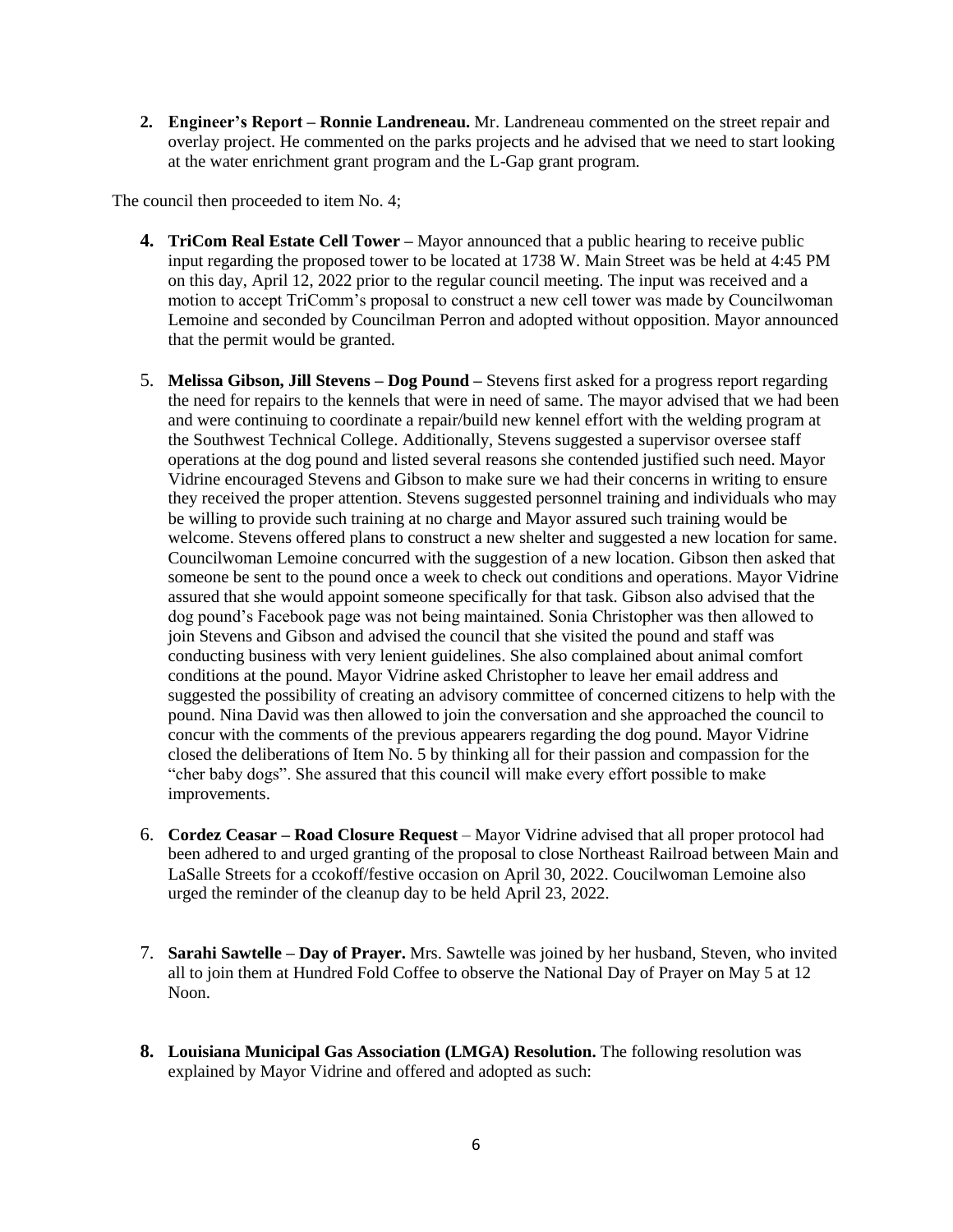The following resolution was offered by Councilman Joseph and seconded by Councilman Anderson:

### **RESOLUTION**

A RESOLUTION APPROVING THE APPOINTMENT OF A DIRECTOR AND AN ALTERNATE DIRECTOR TO REPRESENT THE CITY OF VILLE PLATTE, STATE OF LOUISIANA, ON THE BOARD OF DIRECTORS OF THE LOUISIANA MUNICIPAL NATURAL GAS PURCHASING AND DISTRIBUTION AUTHORITY AS PROVIDED BY CHAPTER 10-B OF TITLE 33 OF THE LOUISIANA REVISED STATUTES OF 1950.

WHEREAS, the City of Ville Platte, State of Louisiana, has previously become a member of the Authority in accordance with the Act; and

WHEREAS, pursuant to Section 4546.2 of the Act, the governing authority of the City of Ville Platte State of Louisiana, desires to approve the appointment of Mayor Jennifer Vidrine to serve as a Director of the Authority and to approve the appointment of Hilda Edwards to serve as an alternate Director to act in the absence of the director herein above named;

NOW, THEREFORE, BE IT RESOLVED, by the governing authority of the City of Ville Platte, State of Louisiana, acting in such capacity:

Section 1. That, pursuant to the Act, appointment of Mayor Jennifer Vidrine to serve as a Director of the Authority for a term of four (4) years from the date hereof is approved and that the appointment of Hilda Edwards to serve as an alternate Director, for like term, to act in the absence of the director is approved.

Section 2. That this resolution shall take effect immediately.

Passed and adopted by the City of Ville Platte, State of Louisiana, on this 12th day of April, 2022, by the following votes:

Yeas: Anderson, Joseph, Lemoine, Perron, Riggs, Sam Neas: None Absent: None And the resolution was declared adopted on this 12th day of April, 2022

 $\mathcal{L}_\text{max}$  , and the contract of the contract of the contract of the contract of the contract of the contract of Mayor City Clerk

# **CERTIFICATE**

I, the undersigned, hereby certify that the foregoing is an exact copy of a resolution adopted on this 12th day of April, 2022, by the governing authority of the City of Ville Platte, State of Louisiana, at a meeting thereof regularly convened and after proper notice thereof having been given; and I further certify that the same remains in full force and effect.

City of Ville Platte, State of Louisiana, this 12th day of April, 2022.

 $\mathcal{L}_\text{max}$  , where  $\mathcal{L}_\text{max}$  is the set of the set of the set of the set of the set of the set of the set of the set of the set of the set of the set of the set of the set of the set of the set of the set of the se

City Clerk

9. **Salary Increase – Staff Person.** Mayor advised that this employee with the utilities department does street department work and does mechanic work and has been saving us money working on vehicles and machinery and offered increasing his salary from \$13.00 an hour to \$14.00 an hour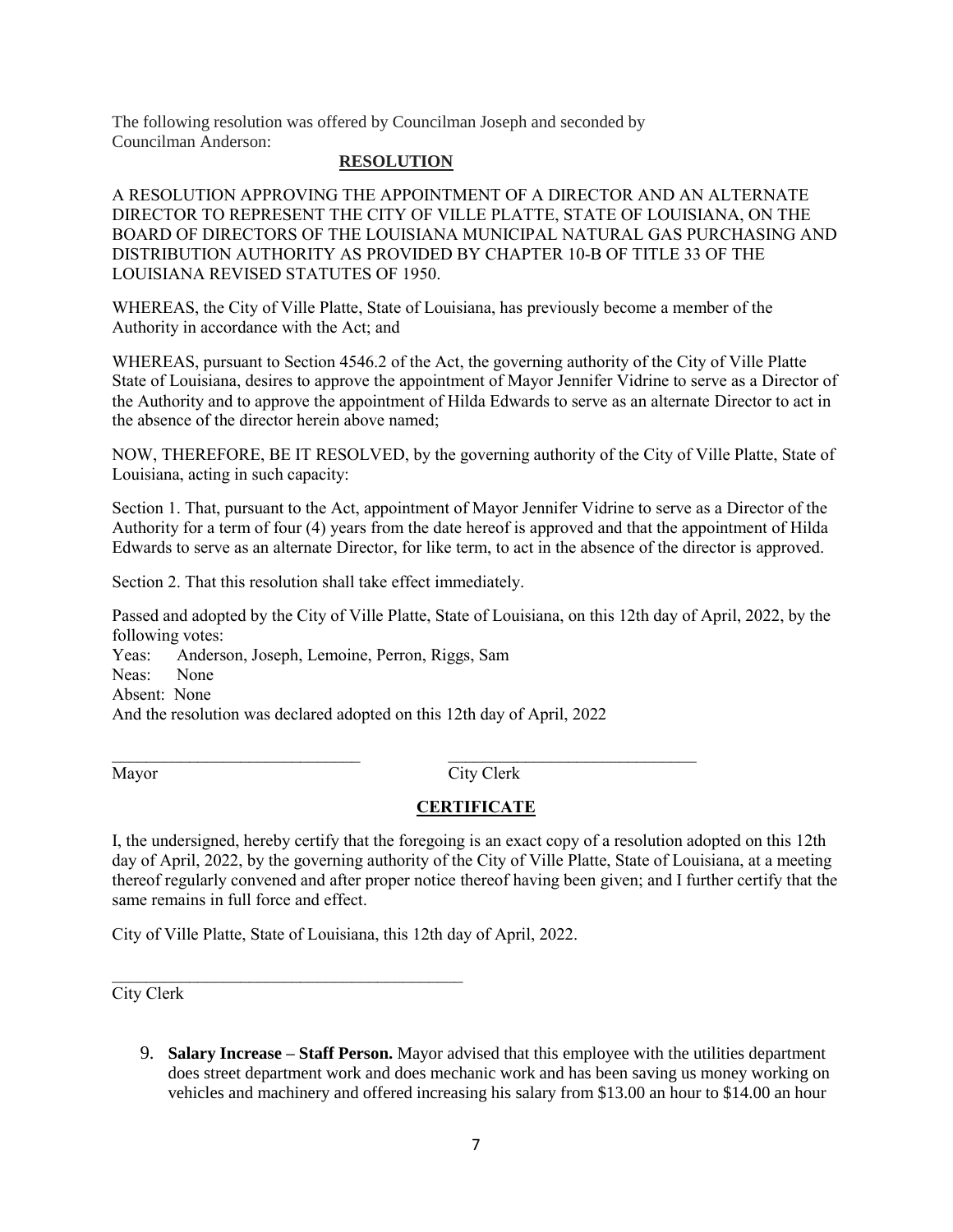for consideration. A motion was made as such by Councilman Perron and Seconded by Councilwoman Sam and was approved without opposition.

10. Chief of Police Hires. Chief Neil Lartigue offered Julian Alfred and Carla Thibodeaux for hires as Jailers. A motion was made as such by Councilman Joseph and Seconded by Councilwoman Sam and was approved without opposition.

# **Abandoned Property/Blighted/Overgrown Properties**

City Clerk Hilda Edwards reported 2 properties had been cleaned within the last month. The Mayor encouraged the public to participate and help identify abandoned properties that need cleaning. Author Sampson advised of a property that needed attention. Steven Sawtelle also advised a property that needed attention. Councilman Riggs then questioned about the business creating an eyesore on E. Hickory Street. Councilman Riggs then questioned about the large dead fallen tree that is located across the street just south of the city graveyard. After some discussion it was decided that we would have some legal research conducted to determine a possible remedy. Councilwoman Lemoine then read aloud the Nuisance ordinance and some discussion Mayor Vidrine aske Chief Lartigue to look into the possible fines and penalties associated with same.

# **Ordinances:**

- **1. Introduction**
	- None
- **2. Adoption**

# **Alcohol consumption on certain premises ordinance**

It was moved by Councilwoman Lemoine and seconded by Councilwoman Sam to adopt the alcohol consumption on certain premises ordinance. All in favor, motion carried unanimously.

# **Proclamations**

No proclamations offered but Mayor advised that April was National Fair Housing Month.

# **New Business**

- 1. **Evangeline Tactical** (manufacturing and sale of firearms) **–** Kyle Marsh appeared and explained his proposed business. After some discussion, Mayor Vidrine assured the city would review the legality of same and respond as soon as possible.
- 2. **Foires Cajun Cuisine** (Food Truck) Amanda Snoke appeared and explained her proposed business. After some discussion, Mayor Vidrine assured the city would review same and address as soon as possible.

# **Reports**

# **Chief of Police's Report-Neal Lartigue**

There were a total of 720 calls for assistance in the month of March 2022---15 citations, 12 arrests of which 13 were felony arrest. Officers responded to 18 automobile accidents with 1 fatality. Calls were down 60, citations down 18, felony arrests were up 2, accidents down 9.

At the urging of Councilwoman Lemoine, Mayor Vidrine reiterated April 23<sup>rd</sup> as cleanup day.